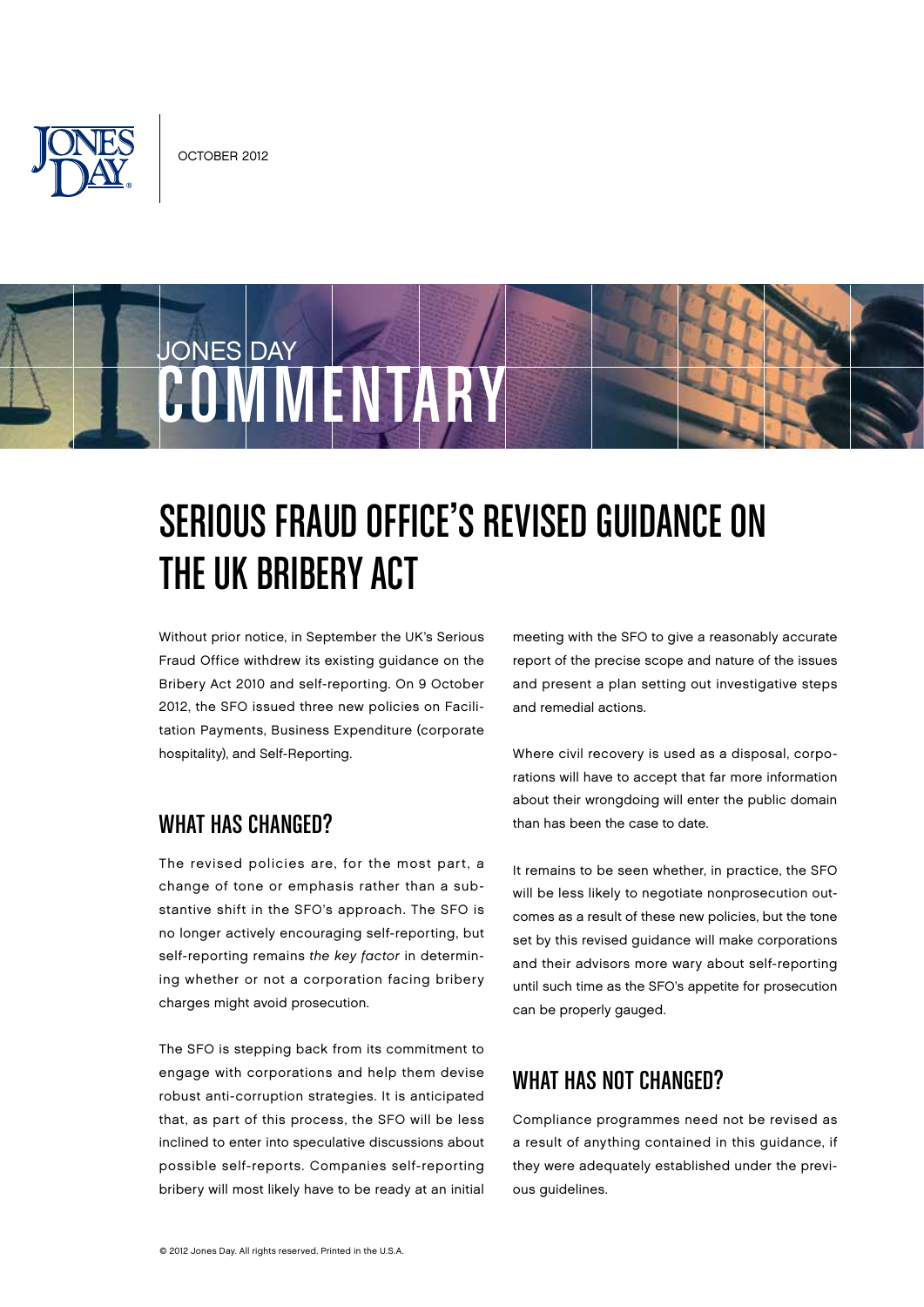It has been suggested that the new policy on self-reporting means that corporations facing corruption issues can no longer expect to avoid prosecution if they self-report. In truth, it was never the case that a self-report guaranteed that a corporation would avoid prosecution. However, self-reporting remains the most important factor in determining whether or not a corporation can expect a nonprosecution outcome.

The SFO will continue to use its civil recovery powers. This tool remains a vital weapon in the SFO armoury and will continue to do so until such time as deferred prosecution agreements are introduced.

The public interest factors for not prosecuting corporations are unchanged and, in many cases, will remain compelling.

The SFO's new guidance is available in full on the SFO web site, but the key points are summarised below.

### Facilitation Payments

Facilitation payments are illegal. The decision as to whether or not the SFO will prosecute cases where facilitation payments have been made will be governed by the principles set out in the Code for Crown Prosecutors, the Bribery Act: Joint Prosecution Guidance issued by the Director of Public Prosecutions and the Director of the SFO (Joint Prosecution Guidance), and the Joint Guidance on Corporate Prosecutions.

If there is sufficient evidence to provide a realistic prospect of conviction, the SFO will prosecute if it is in the public interest to do so. In deciding whether or not it is in the public interest to prosecute a case of facilitation payments, the SFO will consider as a factor tending against prosecution a corporation's "genuinely proactive approach involving self-reporting and remedial action." (Joint Prosecution Guidance). In appropriate cases, the SFO will continue to use its civil recovery powers under Part 5 of the Proceeds of Crime Act 2002 ("POCA").

# Business Expenditure (Corporate Hospitality)

Corporate hospitality is legitimate and an important part of doing business, but in certain instances a bribe may be disguised as a legitimate business expenditure.

The decision as to whether or not the SFO will prosecute cases where hospitality or gifts are considered to constitute bribes will be governed by the principles set out in the Code for Crown Prosecutors, the Bribery Act: Joint Prosecution Guidance, and the Joint Guidance on Corporate Prosecutions.

If there is sufficient evidence to provide a realistic prospect of conviction, the SFO will prosecute if it is in the public interest to do so. In deciding whether or not it is in the public interest to prosecute a case where corporate hospitality constitutes bribery, the SFO will consider as a factor tending against prosecution a corporation's "genuinely proactive approach involving self-reporting and remedial action." (Joint Prosecution Guidance). The SFO will in appropriate cases continue to use its civil recovery powers under Part 5 of the POCA.

# Self-Reporting

The SFO's decision whether or not to prosecute any given case of suspected bribery will be governed by the principles set out in the Code for Crown Prosecutors, the Bribery Act: Joint Prosecution Guidance, and the Joint Guidance on Corporate Prosecutions.

If there is sufficient evidence to provide a realistic prospect of conviction, the SFO will prosecute if it is in the public interest to do so.

The fact of self-reporting will be relevant to the SFO's prosecution decision to the extent set out in the Joint Guidance on Corporate Prosecutions. The full list of public interest factors weighing against prosecution is set out below: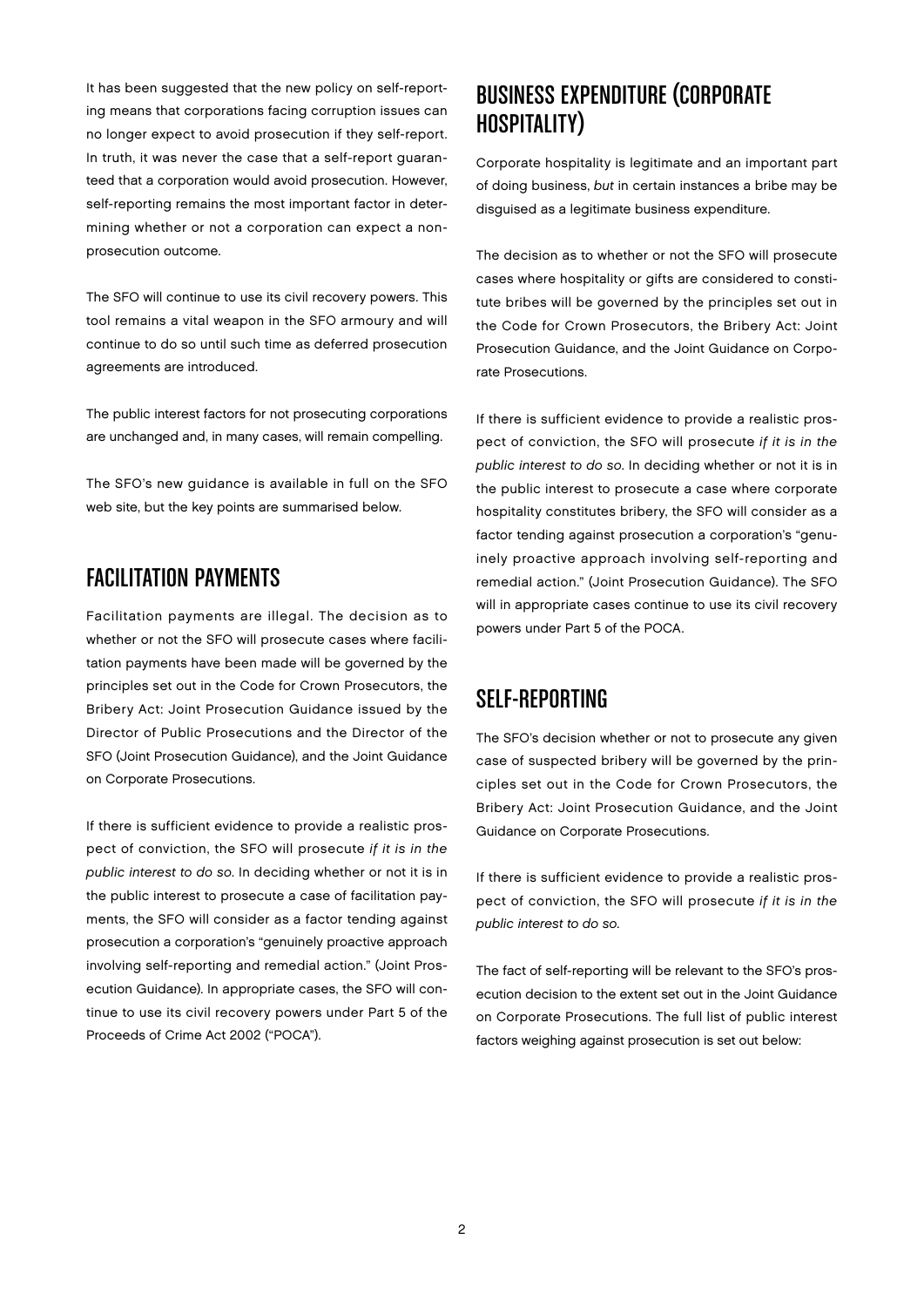a. A genuinely proactive approach adopted by the corporate management team when the offending is brought to their notice, involving self-reporting and remedial actions, including the compensation of victims:

In applying this factor the prosecutor needs to establish whether sufficient information about the operation of the company in its entirety has been supplied in order to assess whether the company has been proactively compliant. This will include making witnesses available and disclosure of the details of any internal investigation.

- b. A lack of a history of similar conduct involving prior criminal, civil and regulatory enforcement actions against the company; contact should be made with the relevant regulatory departments to ascertain whether investigations are being conducted in relation to the due diligence of the company.
- c. The existence of a genuinely proactive and effective corporate compliance programme.
- d. The availability of civil or regulatory remedies that are likely to be effective and more proportionate:

Appropriate alternatives to prosecution may include civil recovery orders combined with a range of agreed regulatory measures. However, the totality of the offending needs to have been identified. A fine after conviction may not be the most effective and just outcome if the company cannot pay. The prosecutor should refer to the Attorney's Guidance on Civil Recovery (see "Proceeds of Crime Act 2002: Section 2A [Contribution to the reduction of crime] Joint Guidance given by the Secretary of State and Her Majesty's Attorney General") and on the appropriate use of Serious Crime Prevention Orders.

e. The offending represents isolated actions by individuals, for example by a rogue director.

- f. The offending is not recent in nature, and the company in its current form is effectively a different body to that which committed the offences—for example, it has been taken over by another company, it no longer operates in the relevant industry or market, all of the culpable individuals have left or been dismissed, or corporate structures or processes have been changed in such a way as to make a repetition of the offending impossible.
- g. A conviction is likely to have adverse consequences for the company under European Law, always bearing in mind the seriousness of the offence and any other relevant public interest factors.

Any candidate or tenderer (including company directors and any person having powers of representation, decision or control) who has been convicted of fraud relating to the protection of the financial interests of the European Communities, corruption, or a money laundering offence is excluded from participation in public contracts within the EU. (Article 45 of Directive 2004/18/EC of the European Parliament and of the Council on the coordination of procedures for the award of public works contracts, public supply contracts and public service contracts). The Directive is intended to be draconian in its effect, and companies can be assumed to have been aware of the potential consequences at the time when they embarked on the offending. Prosecutors should bear in mind that a decision not to prosecute because the Directive is engaged will tend to undermine its deterrent effect.

h. The company is in the process of being wound up.

\* \* \*

A prosecutor should take into account the commercial consequences of a relevant conviction under European law, particularly for self-referring companies, in ensuring that any outcome is proportionate.

The SFO may still, in appropriate cases, use the civil recovery powers granted by Part 5 of the POCA, but when it does, it will publish its reasons, the details of the illegal conduct, and the disposal.